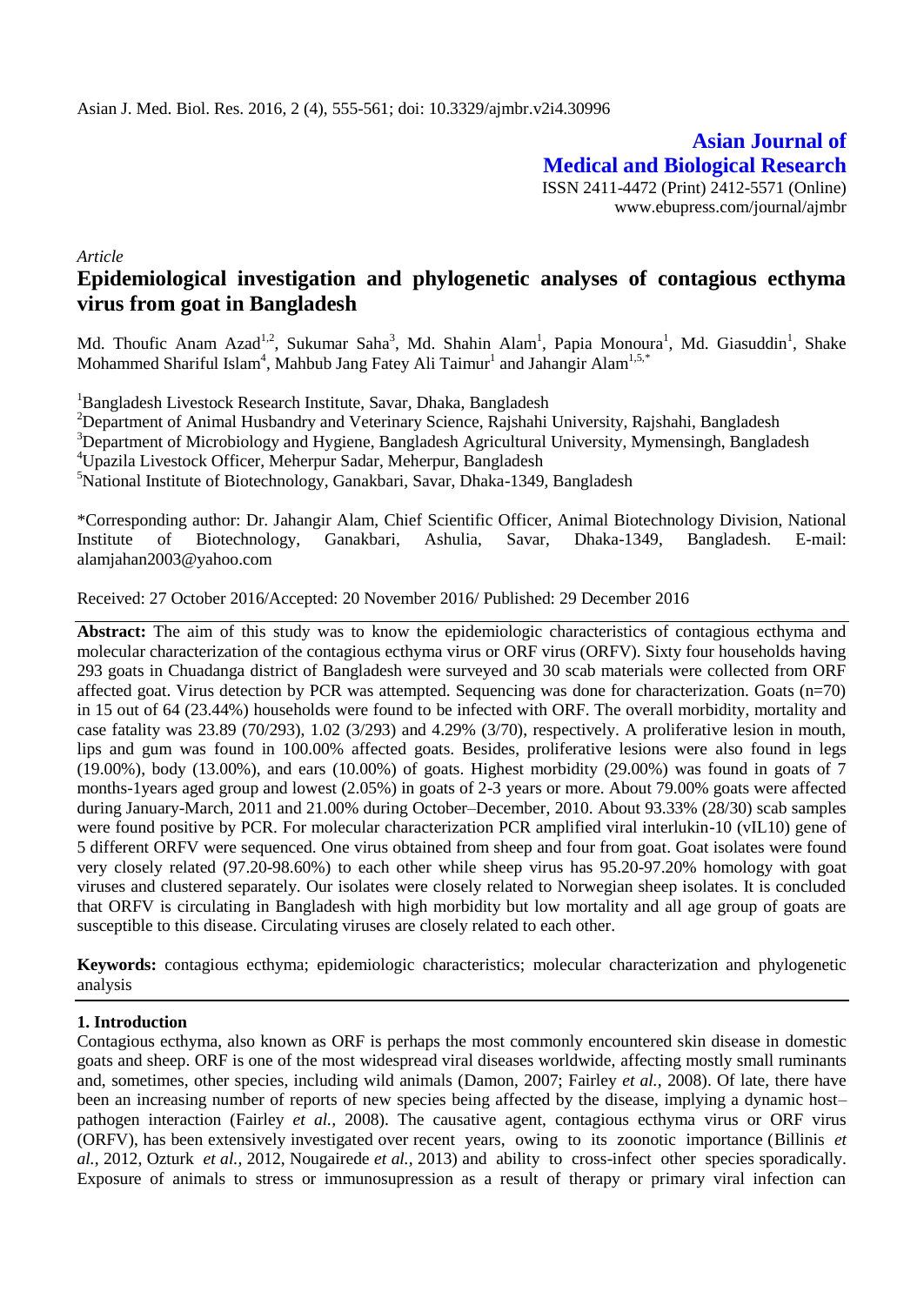accentuate the severity of disease (Iketani *et al.,* 2002). Some infections may be confounded by similar clinical manifestations caused by other infections (Kottaridi *et al.,* 2006). In developed world, in addition to its economic impact, it is regarded as one of the most important disease factors affecting the welfare of farmed animals (Haig and McInes, 2002). Clinically, ORFV infection is characterized by proliferative and self-limiting lesions that are usually localized around the mouth, nostrils and lips. It also affects the gums and tongue, especially in young lambs. Occasionally, feet, teats and eyelids can be affected (Huixia *et al.,* 2013). The lesions may extend into the esophagus, stomach and intestines, and rarely, the respiratory tract (Zhao *et al.,* 2010).

Although morbidity in the affected flock is high, low-to-moderate mortality and fatality rates are reported. Secondary bacterial and fungal infections and maggot infestations are common sequelae to primary ORF infection, often contributing to mortality (Musser *et al.,* 2008). Losses also occur owing to reduced growth and slaughter of the affected animals when the lesions become extensive and severe (Vikoren *et al.,* 2008). Disease thus impacts on the economic well being of farmers. In addition to its impact on young lambs and kids, the zoonotic nature of the infection and ability of the virus to crossinfect other species of animals besides sheep and goats has become increasingly evident (Hossamani *et al.,* 2009). Infection of camels (Housawi *et al.,* 2004), Japanese serows (Inoshima *et al.,* 2002), musk ox, reindeer (Kummeneje and Krogsrud, 1979) are some of the common examples.

The disease is prevalent in Bangladesh. Ershaduzzaman *et al.* (2010) reported the disease based on clinical signs and symptoms while Jahangir *et al.* (2011) performed PCR and gene sequencing in limited scale to confirm the existence of virus in the country. However, epidemiology of the disease remains unknown.

### **2. Materials and Methods**

### **2.1. Survey, sample collection and inoculum preparation**

Survey was conducted at a village in Chuadanga district of Bangladesh  $(23^038'N-88^041'E)$ . A total of 64 households were surveyed by direct interviewing method. During survey 30 scab materials (samples) were collected from clinically infected and/or suspected goats with the history of papular lesions in different parts of the body. The samples were then transferred to the Virology laboratory of Bangladesh Livestock Research Institute (BLRI) and all the analysis are conducted there. About 20.00% suspension of sample was made with PBS containing  $10X$  antibiotic and antimycotic solution and stored at  $-80^{\circ}$ C until use.

#### **2.2. DNA extraction, polymerase chain reaction and electrophoresis**

DNA was extracted from inoculum using ® Genomic DNA Purification Kit-A1125 (Promega, USA) according to manufacturer's instruction. The PCR was carried out in a 25µl reaction volume using Qiagen kit (Qiagen, Germany). The reaction mixture consisted of 12.75µl of nuclease free water, 5µl of 5X/PCR buffer, 0.25µl of 25mM MgCl2, 1µl of dNTP mix, 1µl of AmpliTaq DNA polymerase, 0.5µl of forward, 0.5µl of reverse primer (each 100 pmole) and 4 $\mu$ l of template DNA. Thermal cycling was performed as initial denaturation at 94 $\degree$ C for 5 minutes followed by 35 cycles of denaturation at  $94^{\circ}$ C for 1 min, annealing at 55° C for 30s and extension at 72° C for 30s. Final extension was performed at  $72^{\circ}$ C for 10 min. Electrophoresis was done in 1.00% agarose gel containing ethidium bromide and visualized in UV transilluminator. A total of four sets of primers targeting four different genes of ORFV were used (Table 1).

# **2.3. Sequencing and phylogenetic analysis**

PCR product was purified using Qiaquick gel extraction kit (Qiagen, Germany) according to manufacturer's instruction. For sequencing Dideoxy chain termination method (Sanger *et al.,* 1977) using Dye Terminator Cycle Sequencing Ready Reaction Kit (Applied Biosystems) was used. Primer used for PCR was used from both forward and reverse direction. The product was purified by BigDye® XTerminator purification kit (Applied Biosystems, USA). Nucleotide sequences were determined using an automated DNA sequencer (ABI 3130 DNA Sequencer, Applied Biosystems, USA), edited and assembled with GENETYX (version 10.0; Software Development Corp., Tokyo, Japan). Multiple sequence alignment was performed with the Molecular Evolutionary Genetics Analysis (MEGA) version 4.1.0 software (Tamura *et al.,* 2007) with an engine based on the ClustalW algorithm. Blast searches were used to retrieve the sequences from the Gene Bank. Phylogenetic analysis was performed using neighbor joining tree inference analysis with the 1000 bootstrap replications. Nucleotide sequences of viral interlukin-10 (vIL10) gene were used in the phylogenetic analysis.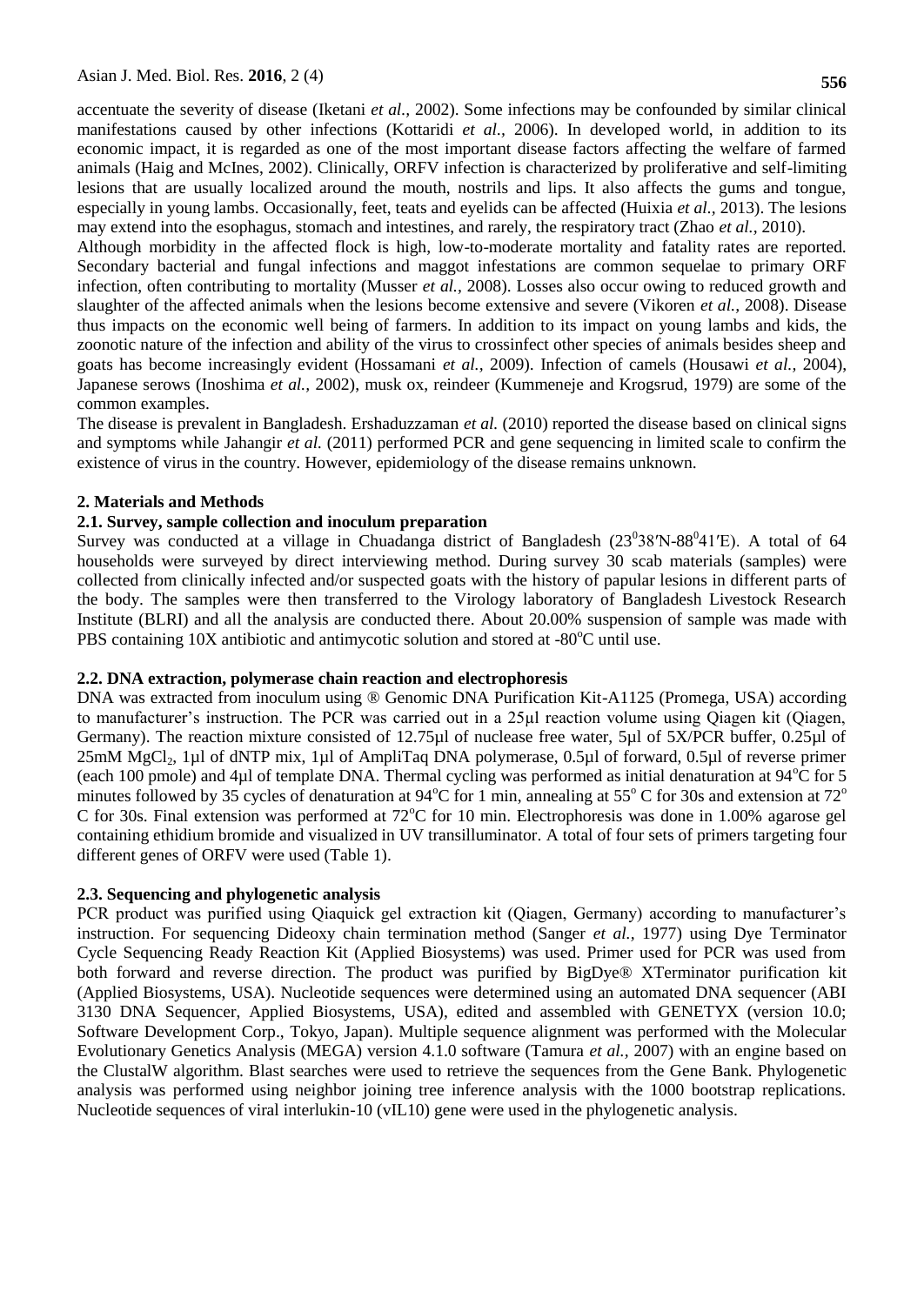### **3. Results and Discussion**

#### **3.1. Overall survey**

A total of 64 households were surveyed and total goat population in these households was 293 (male 122 and female 171) with an average 4.60 goat per household. All farmers rear goats in traditional management system without any vaccination against ORF. Clinical cases of ORF were found in about 23.44% (15) households. Overall morbidity, mortality and case fatality was 23.89 (70/293), 1.02 (3/293) and 4.29% (3/70), respectively (Table 2). However, the mortality in goats of up to 2 months of age was 4.76% (3/63) while the case fatality was 4.29%. The morbidity from ecthyma is generally high while the mortality can range from 0–93.00% depending on the age and physiological status of animals, generally being higher in young lambs or kids (Hosamani *et al.,* 2009; Mazur and Machado, 1989). Gumbrell and McGregor (1997) reported that in an outbreak the mortality in lamb may reach 10.00%. Our findings comply with the findings reported by Mazur and Machado (1989), Gumbrell and McGregor (1997), Vikoren *et al.* (2008), Billinis *et al.* (2012). High mortality in young animals is ascribed to the inability of the young animal to feed due to oral lesions and associated secondary infections leading to anorexia (Musser *et al.,* 2008). The rout of transmission is not well understood but it may be due to use of common grazing land during winter season and gathering of the goat at same places.

#### **3.2. Frequency of the disease occurrence according to age and sex**

Out of 293 goats 70 were found clinically affected. Distribution of clinically affected animals is presented in Table 3. The morbidity in different age group of animals was found to range from 8.57 to 41.43%. Highest morbidity 41.43% (29/70) was found in goats of 7-12 months age. Young animals of <1 year old were found more susceptible to disease than animals of 2-3 years or more. Similar results, high frequency of infection in young animals were reported by other authors (Vikoren *et al.,* 2008; Billinis *et al.,* 2012). It was found that young animals are much more prone to infection and severity this might be due to their tender skin that can break its integrity easily. Higher infection rate 64.29% (45/70) was found in female than in male 35.71% (25/70) animal. In the present study some animals aged between 3-4 years were found to carry lesions in oral commeasure for 3-4 months according to farmers' comments. Long time persistent might be due to immunocompromised goats or subsequent reinfection. Friebe *et al.* (2004) stated the evasive mechanisms that the virus has developed to adapt and grow in the presence of an active immune response helps to explain the ability of the virus to repeatedly re-infect the same host. The disease starts to occur from early winter and continued until end of summer. It means that there may be some seasonal and/environmental factors influence the occurrences of disease. The stress conditions from cold, scarcity of food during winter, tough-thorny grasses, low humidity leading to loss of integrity of lip epithelium etc. might contribute in the occurrences of the disease and yet to be enumerated. Loss of epithelial integrity is the important predisposing factor for initiation of infection (Robinson and Balassu, 1981).

# **3.3. Clinical profile of the affected goat**

There were 70 clinically affected and/or suspected cases of CE in goat of different age groups. It was observed that the virus can affect different parts of the body and the degree of lesions differ among different animals. Different degrees of proliferative lesions were found in different parts of the body of affected animals. In 100% (n= 70) goats proliferative lesions were found in mouth, lips and gum (Figure 1). Lesions were also found in legs (19%), body (13%), and ears (10%) of affected goats. However, proliferative lesions were not found in genital organs, udder and anus. The rate of infection was higher in goats of up to 1 year age than those of 2-3 years and >3 years old. Of the affected goats (n=70) about 41.43% (29/70) goats were belong to age group 7-12 months followed by age group of up to 2 months  $(24.29\%)$ , 3-6 months  $(17.14\%)$ , 2-3 years  $(8.57\%)$  and  $>3$ years (8.57%) (Table 3). The recovery time from the disease reported by the farmers during survey was found to vary from 10-30 days or more. Majority of the animals recovered within 30-35 days. Some animals especially the animals aged > 3 years carried proliferative lesions in oral commissure for 3-4 months. The occurrence of the disease was found to depend on month of the year. In the present study 78.57% cases was found to occur in January-March whereas 21.43% in October-December.

# **3.4. Identification of ORFV in clinical samples by polymerase chain reaction (PCR)**

During survey, 30 samples (scab materials) were collected. The samples were then processed in the laboratory for both virus detection and virus isolation. Out of 30 about 93.33% (28/30) samples were found positive for ORFV by PCR. Figure 2 represents the amplification of target DNA with two different sets of primers from clinical samples. Primer GIF5 and GIF6 targets the granulocyte-macrophage-colony-stimulating factor (GM-CSF) and interleukin-2 inhibition factor (GIF) while primer vIL10-3 and vIL10-4 amplifies viral interlukin-10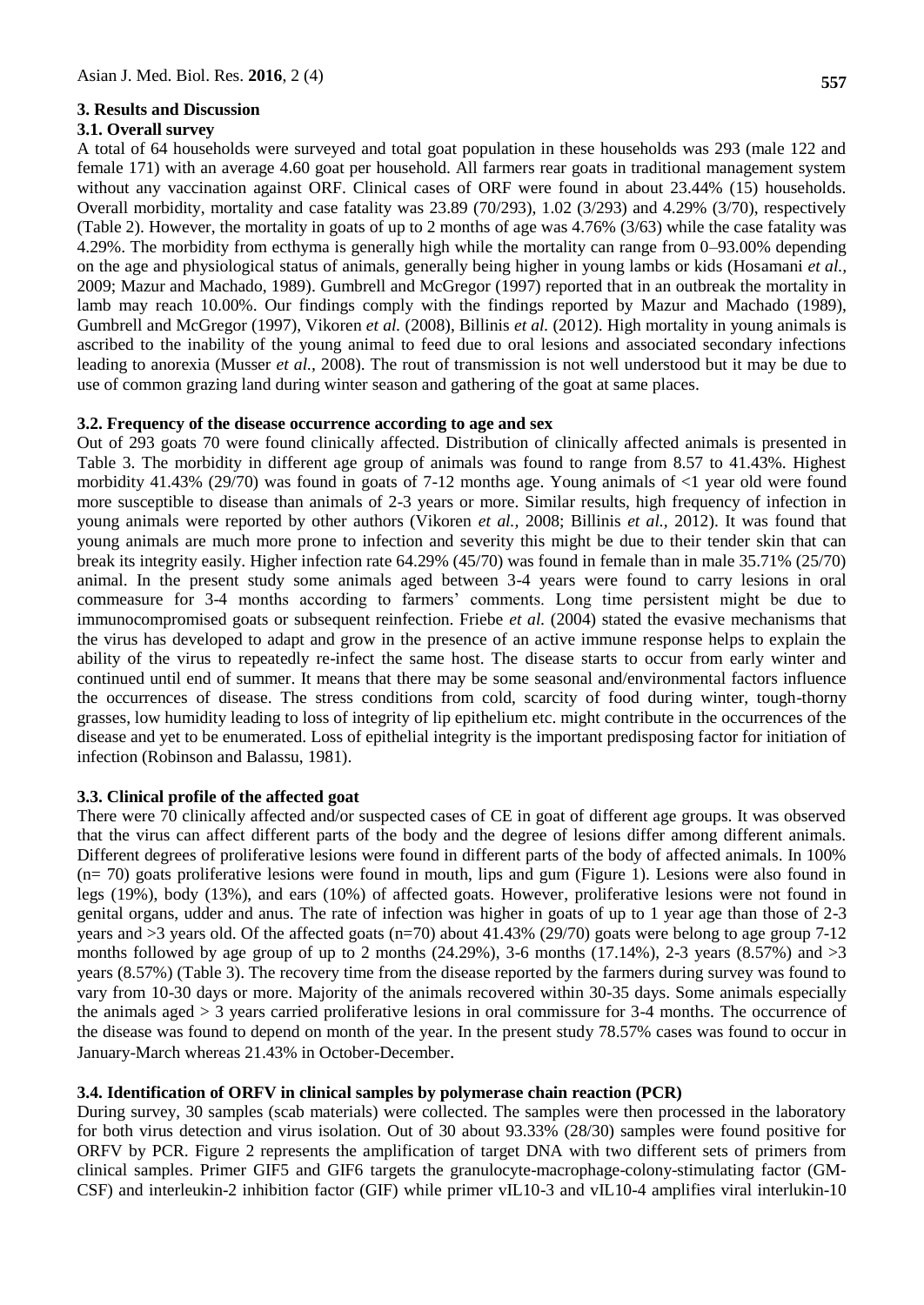gene (Klein and Tryland, 2005). The OVA32LF1 and OVA32LR1 targets A32L which encodes ATPAse of CEV (Chan *et al.,* 2009) while the VIR1 and VIR2 primer target the viral interferon resistance gene (Guo *et al.,* 2004). A comparative study of primers in detection of viruses from field samples were carried out using randomly selected 20 positive samples. GIF primer set was found more sensitive than others used. DNA was amplified from 60.00, 30.00 and 10.00% samples by all four sets, three sets and one set of primers, respectively (data not shown).

# **3.5. Gene sequencing and phylogenic analysis**

The phylogenetic indicates that the ORF virus isolated from sheep and goat are closely related to each other but clustered separately. Sheep virus was found to have 95.20-97.20% homology with goat viruses. On the other hand goat isolates were found very closely related to each other and the identity among these viruses ranges from 97.20-98. 60%. Our isolates were closely related to Norwegian sheep isolates (Figure 3).

### **Table 1. Sequences and source of primers used in the study.**

| SI No.    | Sequence $(5'$ -3')                       | <b>Source</b>           |
|-----------|-------------------------------------------|-------------------------|
| $\pm 1$ . | GIF5 : GCT CTA GGA AAG ATG GCG TG         | Klein and Tryland, 2005 |
|           | GIF6: GTA CTC CTG GCT GAA GAG CG          |                         |
|           | vIL-10-3: ATG CTA CTC ACA CAG TCG CTC C   |                         |
|           | vIL-10-4: TAT GTC GAA CTC GCT CAT GGC C   |                         |
| 3.        | OVA32LF1: GAG GGC GCG AGC ACC ATT TA      | Chan et al., 2009       |
|           | OVA32LR1: CGG AGC CGG TAA TTT AGT GAC AGT |                         |
| 4.        | VIR1: TTA GAA GCT GAT GCC GCA G           | Guo et al., 2004        |
|           | VIR2: ACA ATG GCC TGC GAG TG              |                         |

# **Table 2. Distribution of goats surveyed in Digri, Chuadanga Sadar Upazila (n= 293).**

| Age group        | <b>Number</b><br>of | No.      | Morbidity $(\% )$ | <b>Dead</b> | <b>Mortality</b>         | Case fatality $(\% )$ |
|------------------|---------------------|----------|-------------------|-------------|--------------------------|-----------------------|
|                  | goat                | affected |                   |             | $(\%)$                   |                       |
| $1 - 2$ months   | 63                  | 17       | 27.00             |             | 4.76                     | 4.29                  |
| 3-6 months       | 79                  | 12       | 15.00             |             |                          |                       |
|                  |                     |          |                   |             | $\blacksquare$           |                       |
| $7-12$ months    | 72                  | 29       | 40.00             | -           | -                        |                       |
| $24 - 36$ months | 66                  | 6        | 9.00              |             |                          |                       |
|                  |                     |          |                   |             | $\overline{\phantom{a}}$ | ۰                     |
| $>36$ months     | 13                  | 6        | 46.00             |             | $\overline{\phantom{a}}$ |                       |
| Total            | 293                 | 70       | 23.89             | 3           | 1.02                     | 4.29                  |
|                  |                     |          |                   |             |                          |                       |

# **Table 3. Age and sex wise distribution of clinically affected goats (n= 70).**

| Age group        | No. of male $(\% )$ | No. of female $(\% )$ | Total $(\% )$ |
|------------------|---------------------|-----------------------|---------------|
| $1 - 2$ months   | 8 (11.42)           | 9(12.85)              | 17(24.29)     |
| 3-6 months       | 2(2.86)             | 10(14.28)             | 12(17.14)     |
| $7-12$ months    | 12(17.14)           | 17 (24.29)            | 29 (41.43)    |
| $24 - 36$ months | 1 (1.42)            | 5(7.14)               | 6(8.57)       |
| $>36$ months     | 2(2.86)             | 4(5.71)               | 6(8.57)       |
| <b>Total</b>     | 25(35.71)           | 45 (64.29)            | 70 (100.00)   |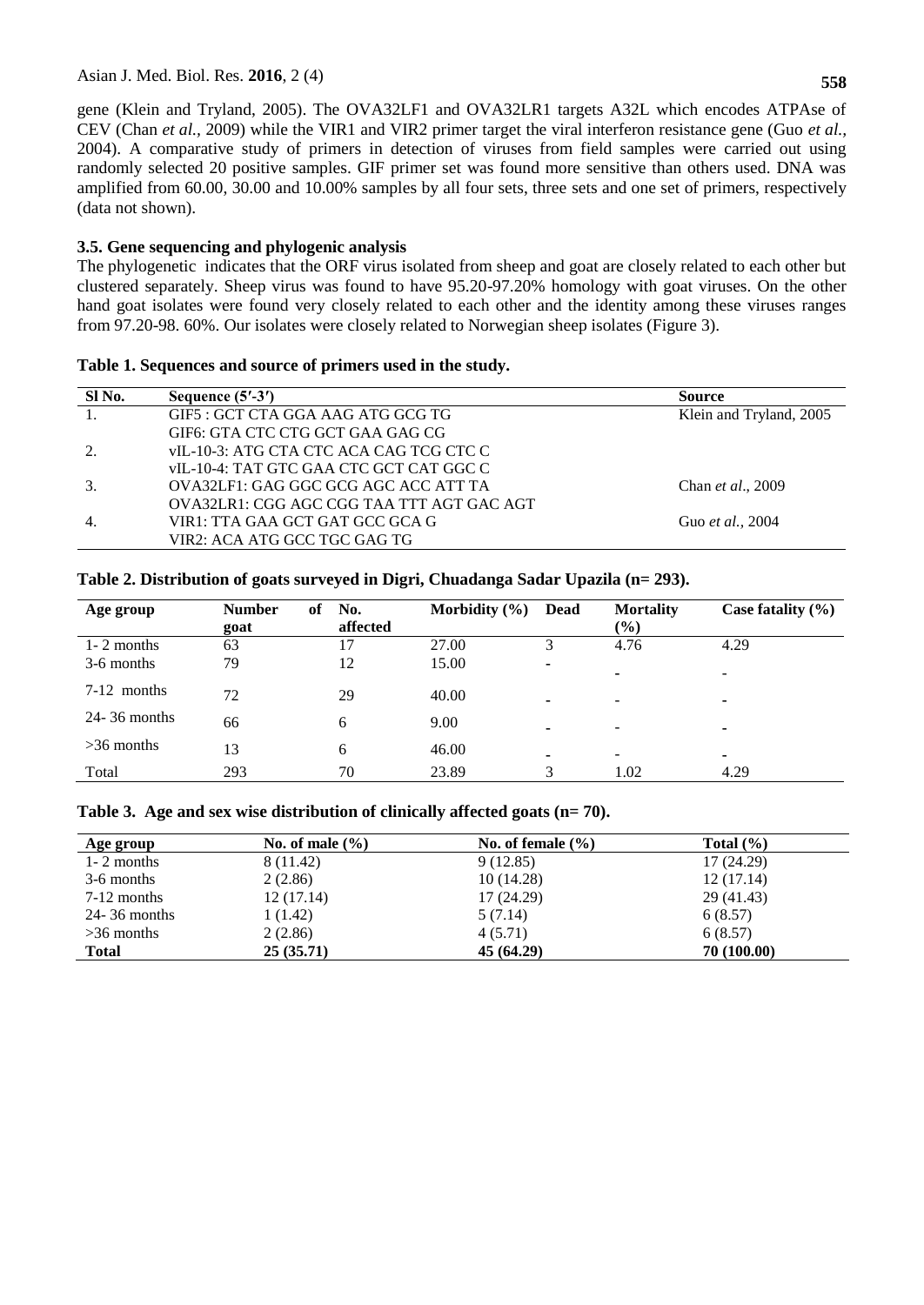

**Figure 1. Clinically affected and/or suspected contagious ecthyma in goat. A. Lesions in lips, nostril and eyelid of a kid; B. Infected kid and dam; C. Two kids infected; D. and E. Adult animal infected; F. Lesions after taken sample.**



**Figure 2. Detection of contagious ecthyma virus from field samples by PCR. Lane M= Marker, 100bp ladder; Lane N= Negative control, other lanes: represents field samples. VIL and VIR primer sets were used to amplify DNA. Positive samples marked by arrow. Primer name mentioned on the top of the panel.**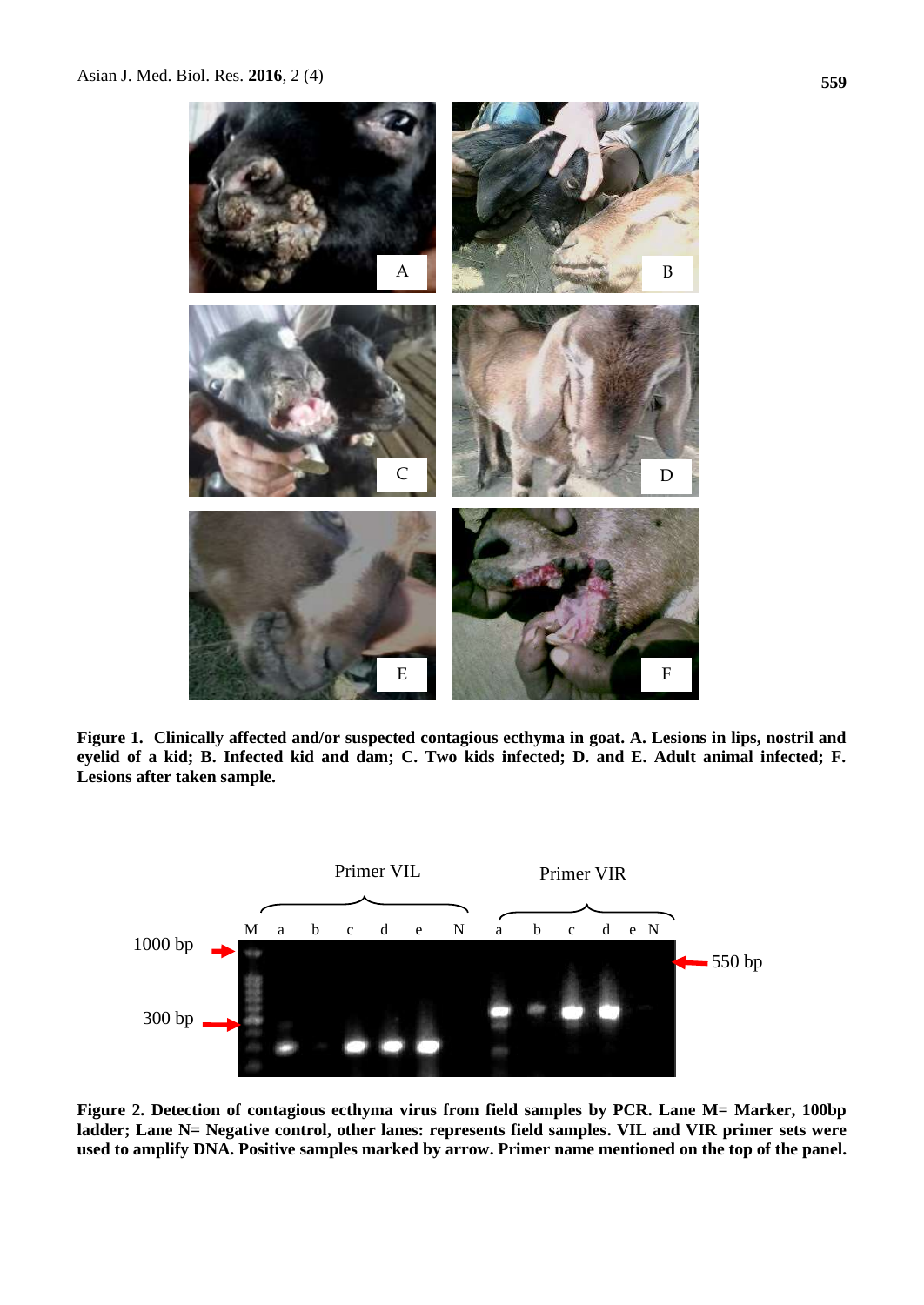

**Figure 3. Phylogenetic analysis of ORFV isolated from goat and sheep in Bangladesh. The tree was generated using neighbor-joining method and 1,000 replications of bootstrap re-sampling. 235 bp from viral interleukin-10 (***vIL-10***) gene of ORFV was employed to generate phylogram. Bangladeshi isolates marked by black (Goat) and open (Sheep) circles in the tree.**

#### **4. Conclusions**

It is observed that almost all age groups of animals are affected in the study area. It indicates that the virus prevalent in the environment and stress condition, repeated exposure to the virus laden areas during winter season due to limited grazing land most probably responsible for the spread of infection. Phylogenetically the viruses were found closely related to each other. The study provides some information about the circulating ORFV in Bangladesh.

#### **Conflict of interest**

None to declare.

#### **References**

- Billinis C, VS Mavrogiann, V Spyrou and GC Fthenakis, 2012. Phylogenetic analysis of strains of ORF virus isolated from two outbreaks of the disease in sheep in Greece. Vet. J., 9:24.
- Chan K, W Hsu, C Wang, C Yang, and F Lin, S Chulakasian and M Wong, 2009. Differential diagnosis of ORF viruses by a single-step PCR. J. Virol. Meth., 160: 85–89.
- Cottone R, M Buttner, CJ McInnes, AR Wood and HJ Rziha, 2002. ORFvirus encodes a functional dUTPase gene. J. Gen. Virol., 83 : 1043–1048.
- Damon I, 2007. Poxviridae and their replication. In Fields Virology Raven Press Ltd. New York. 2079-2081.
- Ershaduzzaman M, MJFA Taimur, and MB Rahman, 2010. Isolation, identification and characterization of the strains of contagious ecthyma virus from goat and sheep for the development live attenuated vaccine. Annual Research Review Workshop. Bangladesh Livestock Research Institute, Savar, Dhaka.
- Fairley RA, EM Whelan, PA Pesavento and AA Mercer, 2008. Recurrent localized cutaneous parapoxvirus infection in three cats. NZ. Vet. J., 56: 196–201.
- Friebe A, A Siegling, S Friederichs, H Volk and O Weber, 2004. Immunomodulatory effects of inactivated parapoxvirus ovis (ORF Virus) on human peripheral immune cells: induction of cytokine secretion in monocytes and Th1-like cells. J. Virol., 78 : 9400–9411.
- Gilray JA, PF Nettleton and I Pow, 1998. Restriction endonuclease profiles of ORF virus isolates from the British Isles. Vet. Rec., 143: 237–240.
- Gökce Hu, O Genç and G Gökçe, 2005. Sero-prevalence of contagious ecthyma in lambs and humans in kars, Turkey. Turk. J. Vet. Anim. Sci., 29: 95–101.
-